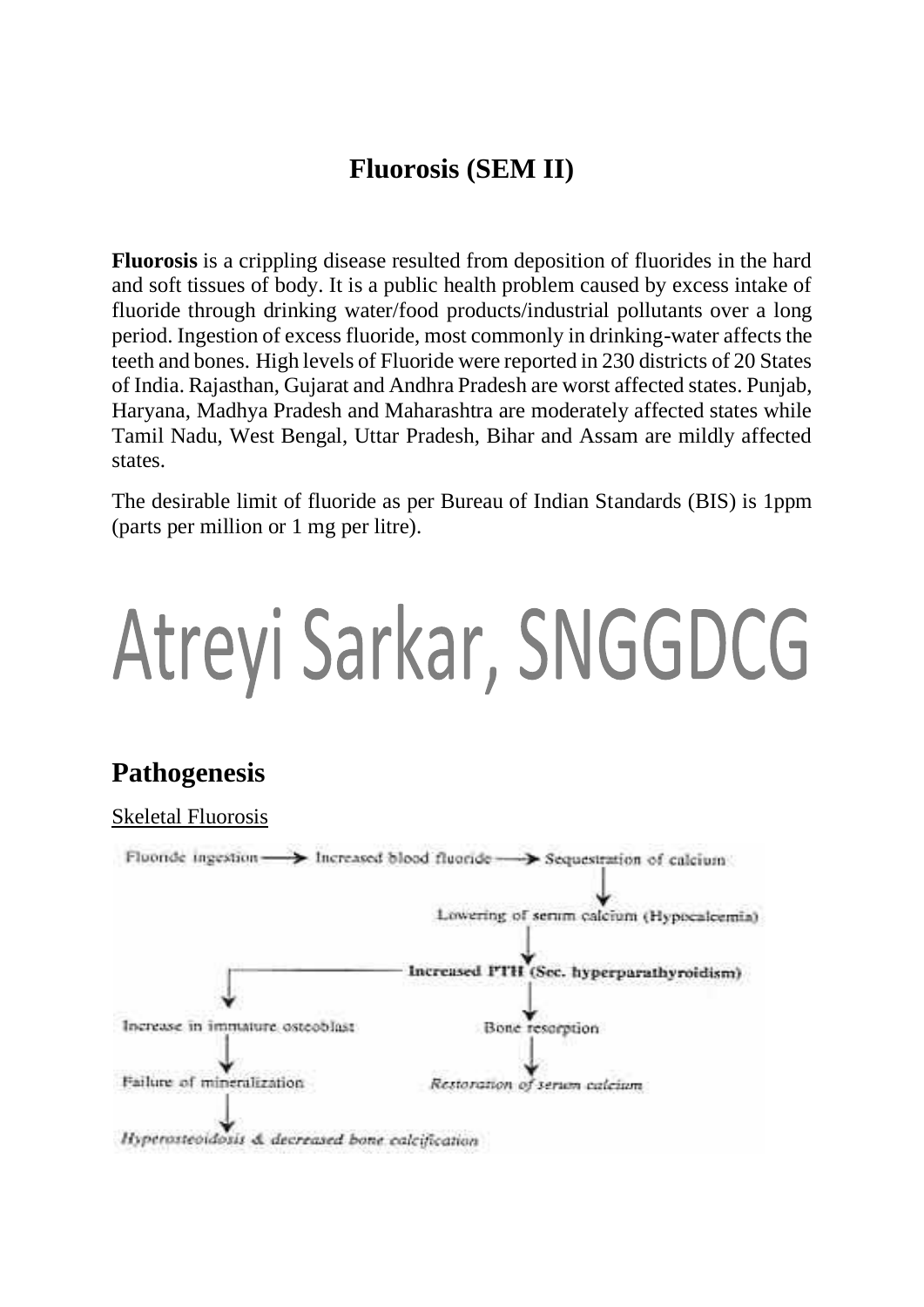#### Dental Fluorosis



- Small opaque white areas covering teeth surface.
- The enamel of the teeth loses its lustre and becomes rough.
- Chalky white patches with a secondary infiltration of yellow/brown staining are found irregularly over the surface of teeth.
- In several cases there may be loss of enamel accompanied by *"pitting"* which gives the teeth surface a corroded appearance.

#### Skeletal Fluorosis

Fluorosis

- Chronic Fluoride intoxication precipitates sclerosis and increased density of bones as well as hypercalcification on the bone matrix of spine, pelvis and limbs.
- Ligaments of the spine become calcified, producing a "poker back".
- Collagen of the bones may also become calcified.
- Calcification of the skeletal muscle may also take place.
- Such persons are crippled and cannot perform simple daily tasks such as bending, squatting etc. as joints become stiff. Fingers become stiff due to the calcification of joints.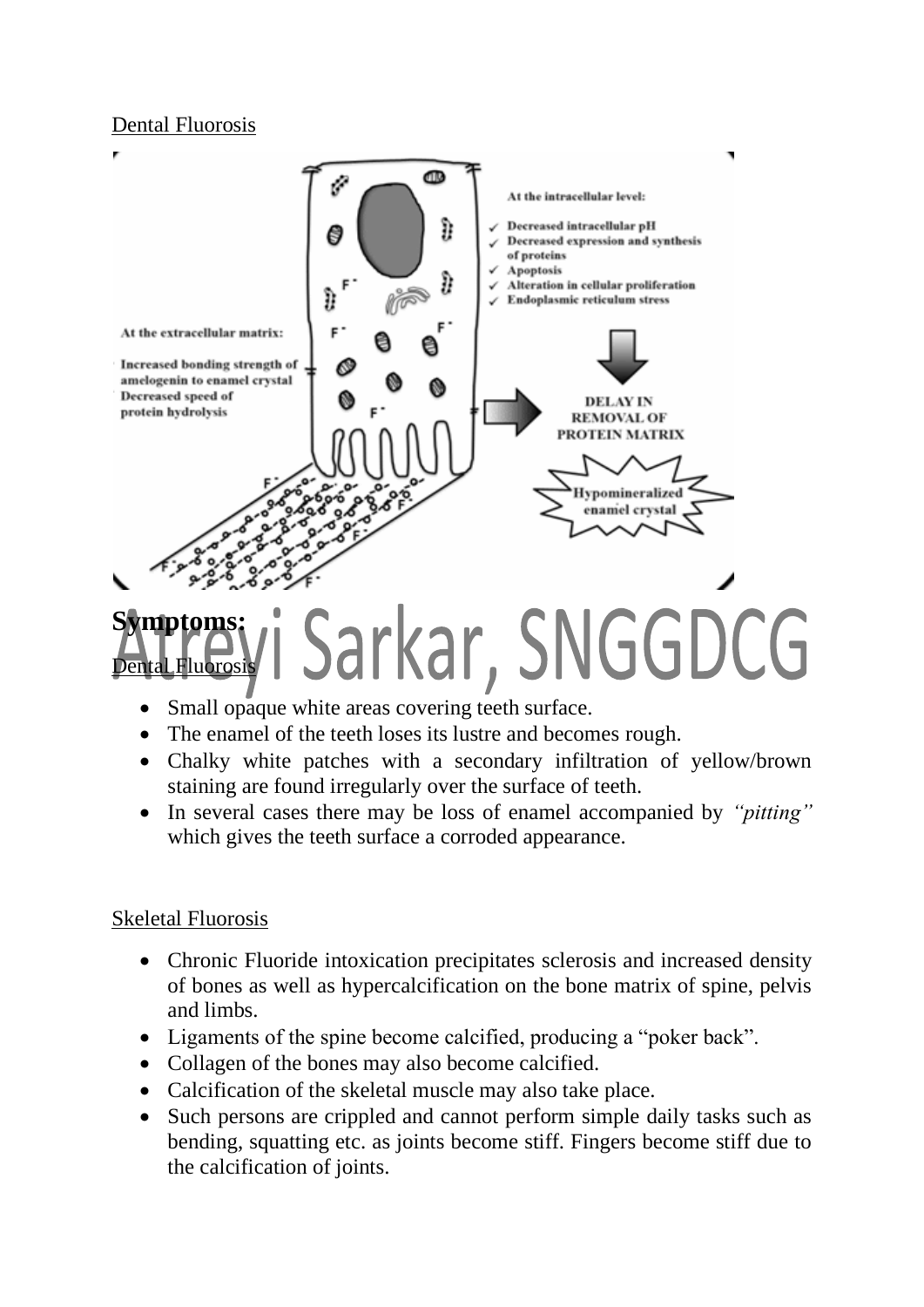- "Rosery of spine" appears in radiography.
- Osteoporosis is a consequence of excess fluoride. The cumulative symptoms of skeletal fluorosis may be clinically manifested in "Genu valgum", meaning knock knee. (A valgus deformity is a condition in which the bone segment distal to a joint is angled outward, that is, angled laterally away from the body's midline).

#### **Prevention and treatment**

- Restricting fluoride level of drinking water upto safe level.
- Food content of fluoride must be checked.
- High levels of Molybdenum and low levels of Copper contribute to the disease, hence these should be monitored.
- The Rajiv Gandhi National Drinking Water Mission started by Ministry of Rural Development worked for control of fluorosis through its awareness campaign from 1987- 1993, (coordinated by Fluorosis Control Cell at the All India Institute of Medical Sciences, Delhi) had a limited coverage.
- In 2008-09, Ministry of Health and Family Welfare, Government of India

launched a National Programme for Prevention and Control of Fluorosis (NPPCF) with the aim for prevention, diagnosis and management of fluorosis in endemic areas. NUI,